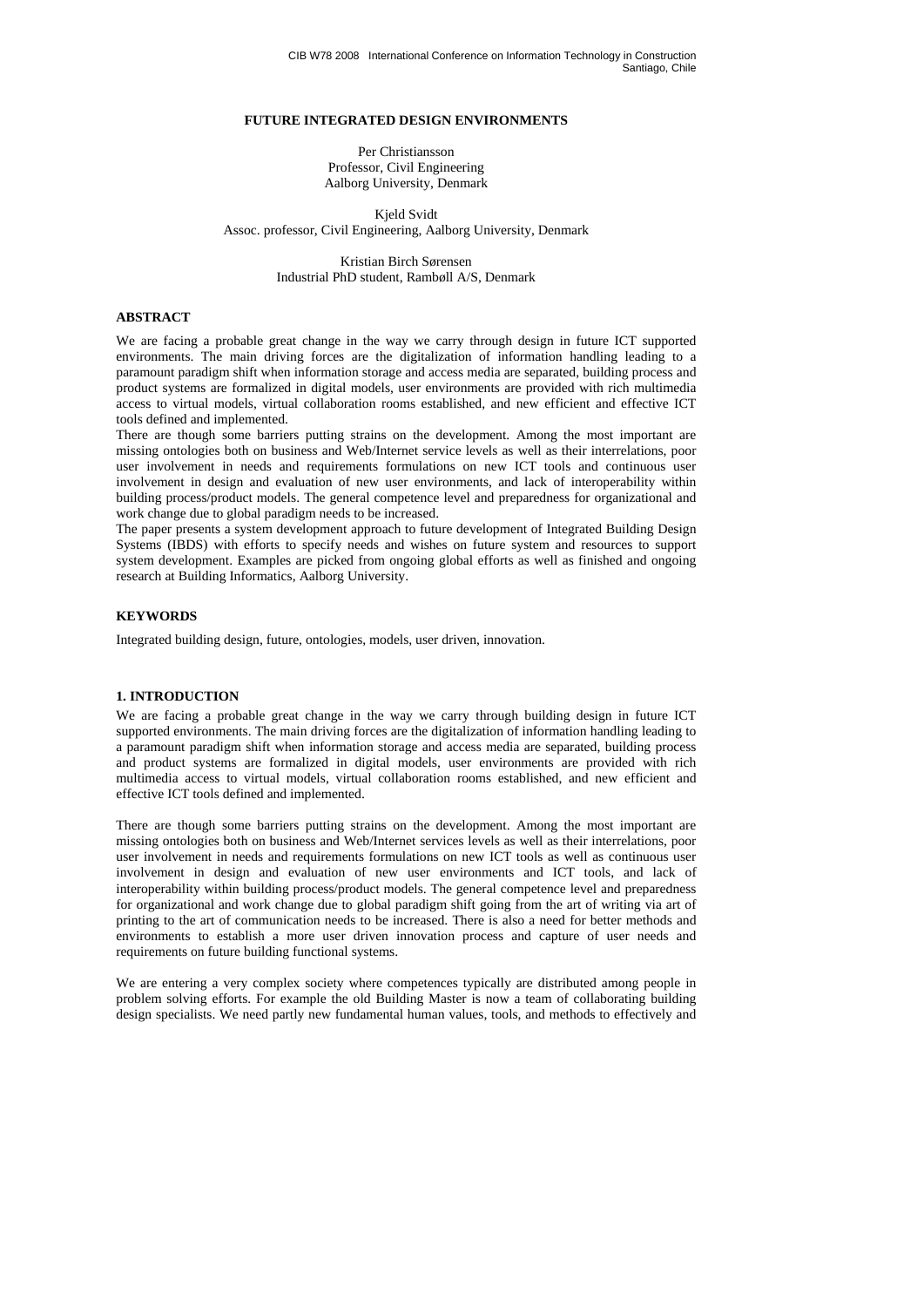efficiently act in these complex settings. A general competence level raise and preparedness for organizational and work change due to global paradigm shift is also needed.

The paper presents a system development approach to future development of Integrated Building Design Systems (IBDS) with efforts to specify needs and wishes on future system and resources to support system development. Examples are picked from ongoing global efforts as well as finished and ongoing research at Building Informatics, Aalborg University. Most research results are achieved in beneficial collaboration with building industry companies.

## **2. HISTORIC DEVELOPMENT AND ENABLING ICT**

Information and Communication Technology (ICT) tools have been a powerful driving force in development of the way we work and handle information. During 1950-60 large computers were used typically for batch processing over night in custom made applications, and the results presented on heavyduty line printers. Classification systems were used to structure documents. During the 1970s building models with abstraction hierarchies were introduced as well calculations on 3D models. The relational databases were introduced, CAD(/CAM) systems were deployed on main frame or mini-computers, and the time sharing operating systems were implemented. During the 1980s the personal computer was launched (1981) and the terminal rooms were slowly substituted with desktop accessible (not portable) computers. We got high-resolution raster graphics and windows in operating systems. Object oriented building modeling systems (mid 1980s) became available as well as the Internet and practical use of email. It became popular to develop Knowledge Based Systems. As a follow-up to the Initial Graphics specification (IGES, 1979) the Product Data Exchange Specification/Standard for Exchange of Product Model Data (PDES/STEP) work commenced in 1983, see also (NBS-DATA, 1988). 1989 the first version of a global operating systems, namely the World Wide Web (WWW), was formulated. During the early 1990 we could efficiently share applications on personal computers over the Internet, and video communication over the Internet was also possible, Figure 1. The first demonstrations had been made already 20 years before when Doug Engelbart 1968 demonstrated distant collaboration over the net with document sharing and video communication. http://vodreal.stanford.edu/engel/17engel200.ram. Biographical Sketch. Douglas C. Engelbart. Bootstrap Institute.





Figure 1: Left; Experimental set-up at KBS-Media Lab, Lund University, 1991, with video communication and screen sharing using Timbuktu from Farallon. Right; A hypermedia workstation developed 1988 at KBS-Media Lab, Lund University with video display of images and films stored on video disk integrated with the hypertext based program HyperCard from Apple computer. From (Christiansson 2001b).

It started to be meaningful to talk about virtual workspaces as complement to meetings performed in physical rooms. Virtual Workspace Definition from (Christiansson, 2001a); "The Virtual Workspace, VW, is actually the new design room designed to fit new and existing design routines. VW may well be a mixed reality environment. The VW will host all design partners from project start with different access and visibility (for persons and groups) in space and time to the project, and will promote building up shared values in projects. The VW thus acts as a communication space with project information support in adapted appearances. VW gives access to general and specific ICT-tools". A Virtual Space (VS) may also be characterized as a mixed reality environment optionally involving many physical spaces and many virtual spaces. A VS may be set-up within one building or many buildings placed in the local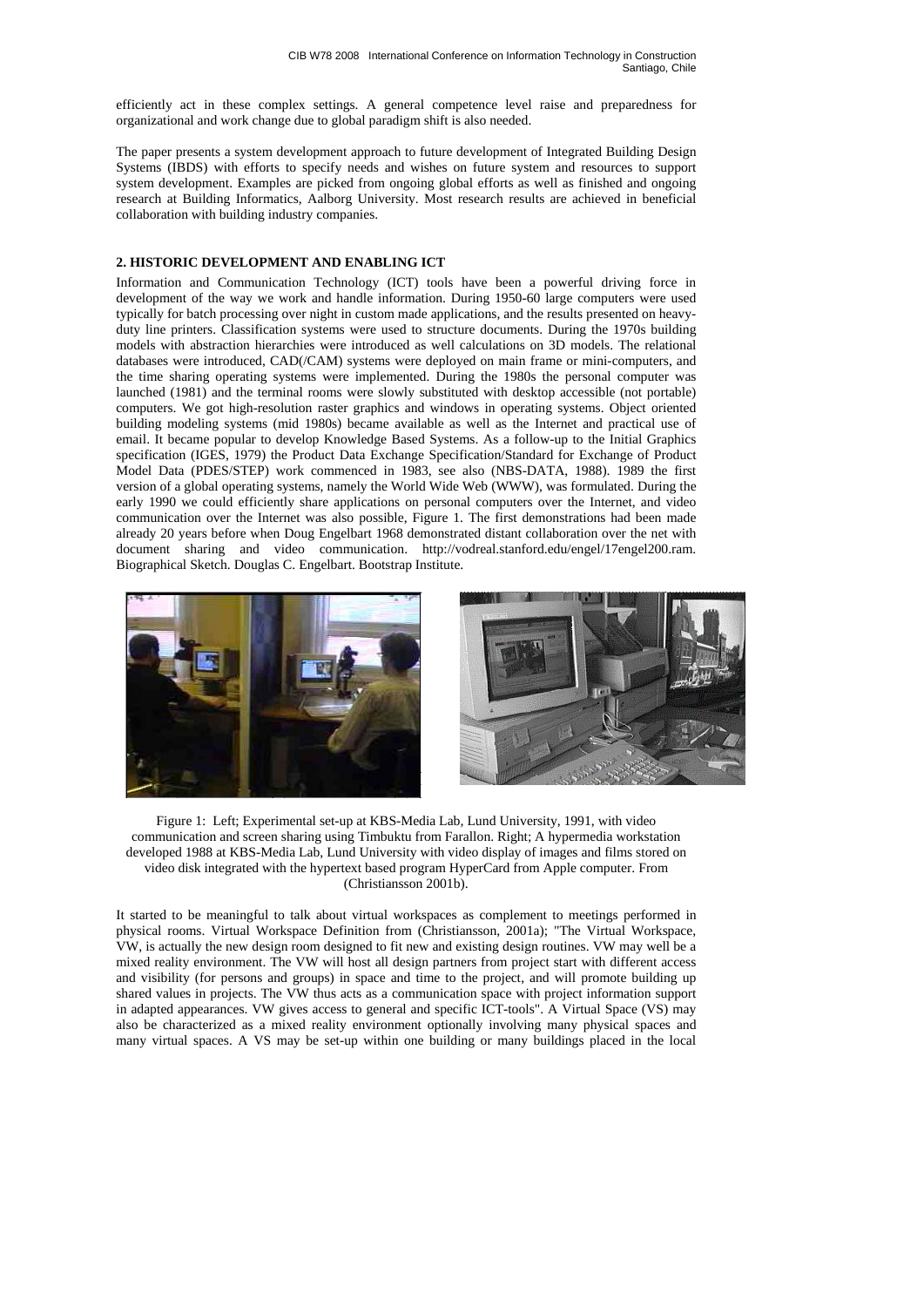community or on the other side of the world. A VS does not have to be stationary but can e.g. follow a person defined as the immediate surrounding of that person.

Today we can decide on how close we want the connection between the physical and virtual world to be. Real and virtual worlds can be merged to a Mixed Reality. We can augment the reality (Augmented Reality) or augment the Virtual Reality (Augmented Virtuality) (Milgram et al., 1994) depending on service relevance and surrounding constraints. See also Figure 2.



Figure 2: Dynamic interactive 3D visualization of airflow in a livestock building. The CFD (Computational Fluid Dynamics) simulation results were displayed and analysed with the visualisation software VU (Pic and Ozell) in a panorama and a six sided CAVE environment at VR Media Lab, Aalborg University. (The VU system was launched in 1993 and adapted for VR environments 1998.) From (Svidt et al., 2001)

The building process models have during decades gone through de-formalization and subsequent formalization to more completely cover a wider building process domain. The building industry has now for more than 40 years been engaged in building formalized digital descriptions (models) of the building process and particularly of the building itself. An important driving force has been development of advanced Information and Communication Technology (ICT) tools from relational databases in the late 1970s to the Semantic Web in 2001. The Resource Description Framework (RDF) from 1997 paved the way for handling metadata on the WWW and The Semantic Web, see (Christiansson, 2003).

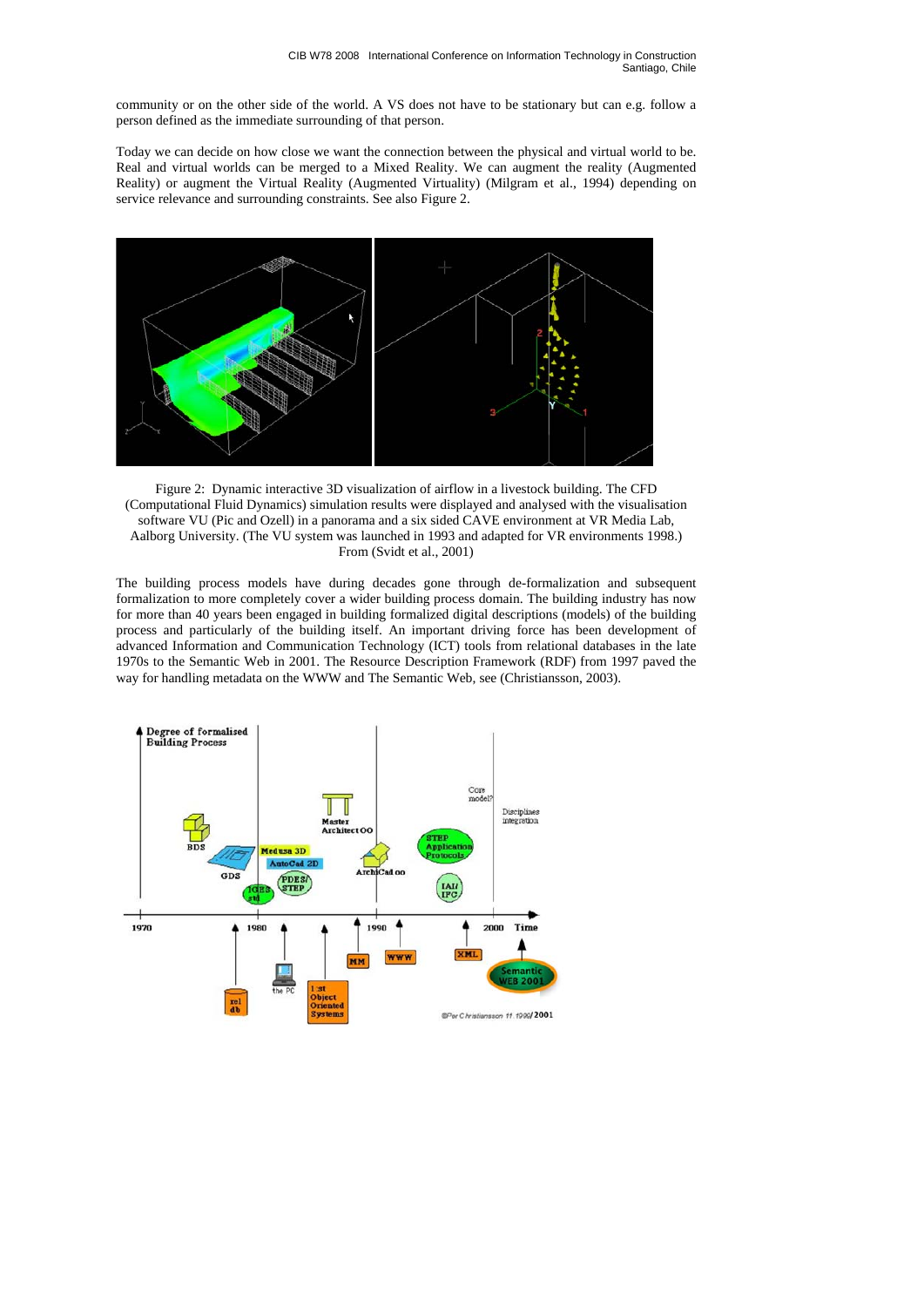Figure 3: Building Product models development have during the latest decades had periodic focus on achieving a highly formalized non-redundant building product model, Virtual

Building, VB. From (Christiansson & Carlsen, 2005).

Comments to Figure 4. A) Today's storage in CAD systems, where building models are developed and stored in CAD systems and transferred between CAD systems typically used by different disciplines. B) The ideal case, where discipline models can be merged into the shared IFC Building Model, http://www.iai-international.org/, either direct (simultaneous work on the building model) or via model file transfer. C) A possible situation of today, where building sub-models are extracted from he model server, checked and stored locally by e.g. Solibri modelchecker, http://www.solibri.com/. D) A rare situation today, where even changes on simplified VR-models (often surface models) can be transferred back to discipline models in CAD systems and further to the IFC Model server for merging. VR models are made due to lack of computer resources and low network bandwidth to allow direct interactive work on large building models. These VR-models may typically be used for design brief and design review. E) Is the same as D) but updates on the VR-model has to be manually transferred from VR-model to discipline models.

#### **Design and Model Storage Supports**



Figure 4: Building product model can be stored shared and distributed.

#### **3. SCENARIO AND VISION**

In the following a short scenario is sketched describing a future Integrated Building Design Environment (IBDE) from the user perspective: A client contacts a client advisory system on the WWW to learn more about the prospects on a new office building he is going to build. He contacts an architectural-engineering company and starts the project. The client involves a group of building end-user representatives in an early user-driven creative design process. He also includes the contractor in the early decision process to secure constructability.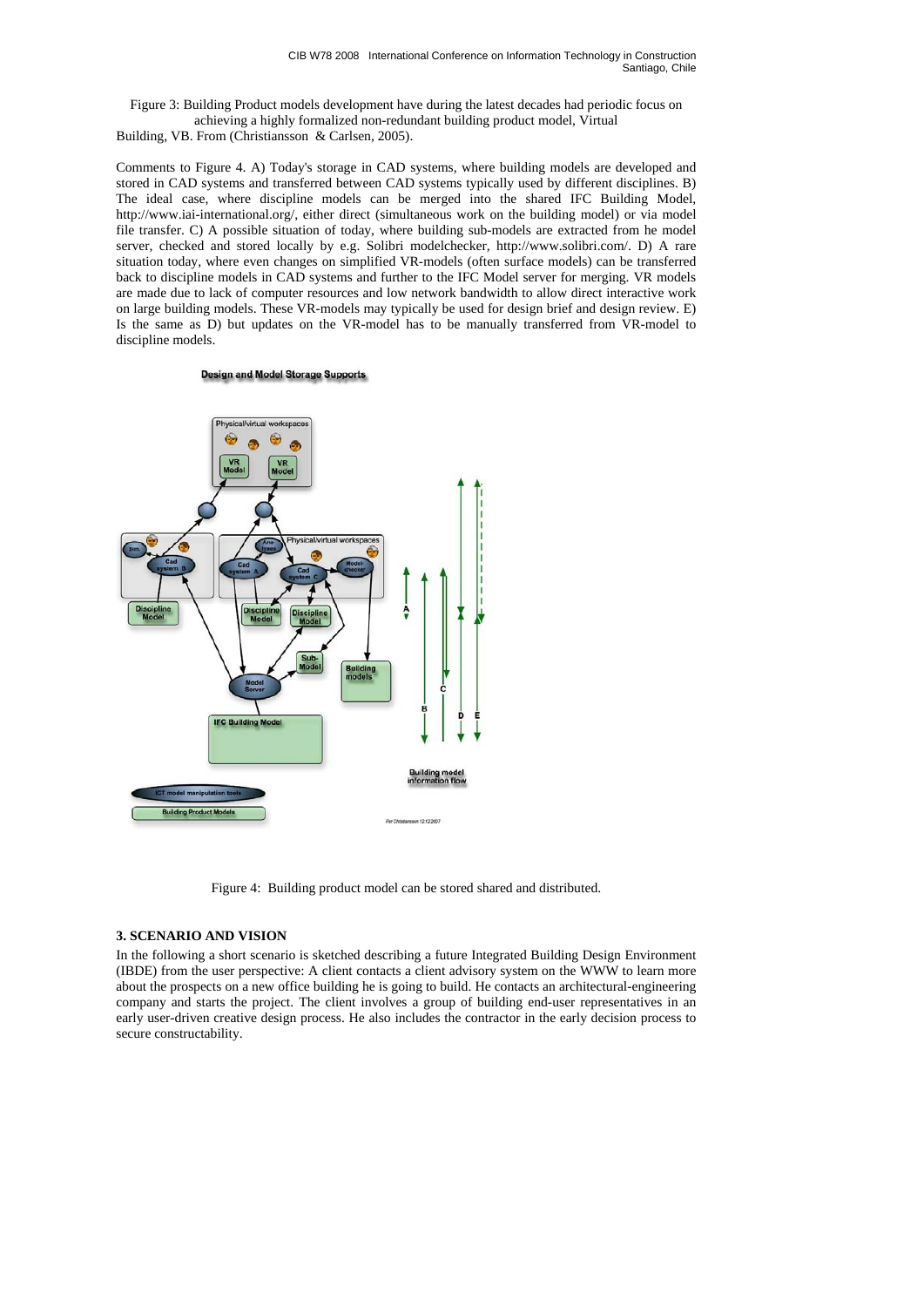After that alternative building solutions, expressed as Component Building Systems (CBS) and Functional Building Models (FBS), are evaluated by end users against needs and external requirements. A FBS may for example be a comfort system to provide personal living and working quality, a personal transport system, a load carrying building system, an escape system, or a communication system (collaboration, knowledge transfer, mediation, virtual meeting). Functional building systems may be improved through embedded ICT-systems to help in making the building more intelligent and responsive to end user needs, usage context and surrounding constraints, see also (Christiansson, 2007). Before a client end-up with a requirements specification on a building and its services, the design team has to recurrently traverse the end user needs capture and consolidation process. The end-users of a building are typically building inhabitants, external service providers, operations & maintenance (O&M) personnel, and building administration. They may in many cases have conflicting wishes and expectations on building performance optimizing from their world of discourse. Wishes and needs on the functionality of the final building have to be formulated with common mutual understanding in a collaborative process we can call co-creation, see (Prahalad &Ramaswamy, 2001) and (Christiansson et al., 2008).

The design process is then partly carried through in virtual spaces with access to the building product model on different detailing levels (volume, space, building element etc.) and can be browsed in geometric and time coordinates (4D).

The client early specifies representation, content and functionality of the building model to be delivered after construction is completed. He also demands to get a model where he can acquire design rationale on different alternative solutions and rich multimedia access to as-built documentation on component building systems.

## **4. NEEDS ANALYSES**

We are now prepared to start formulating needs on the future Integrated Building Design Environments (IBDE). The IBDE should be able to provide new functionalities, new services, new ontologies, new human computer interaction environments, and be useful in different business environments supporting new business models, collaboration forms and less dependence on today's often phase locked process.

Practical experiences on how to organize and carry through collaboration on digital building models (Virtual Building, VB) should be (publicly) accumulated and contribute to the future implementation of tools for collaborative design using digital models of buildings and associated processes (BIM, Building information modelling).

What important trends can we observe today?

- Local business is becoming global local-like business.
- Business models are changing. We have today business models very much based on locally optimizing value chains, see also Figure 5.
- Innovation in building is a challenge (fax and mobile phones were real hitters).
- Virtual Organization is more often brought into play.
- Moore's law will be valid for at least another 20 years (memory, speed, ubiquitous computing).
- Extended development and use of meta-data marked www-accessible information (e.g. semantic web based solutions). See also (Lai, 2006).
- Clients get instruments to formulate better requirements on buildings, see also Figure 6.
- We are introducing, also in practice, the time dimension (4D) in Virtual Building models, see e.g. (Fischer & Kam, 2002).
- Virtual building (VB) models access is getting more standardized through use of the IFC standard, http://www.iai-international.org/.
- Efforts under way to create International Framework for Dictionaries (and Ontologies) (IFD), http://dev.ifd-library.org/
- Intelligent products and buildings with embedded sensors and actuators are again in focus.
- Energy optimization and ecological building is gaining importance.
- We should be in a continuing reflective development process aiming at moving goals.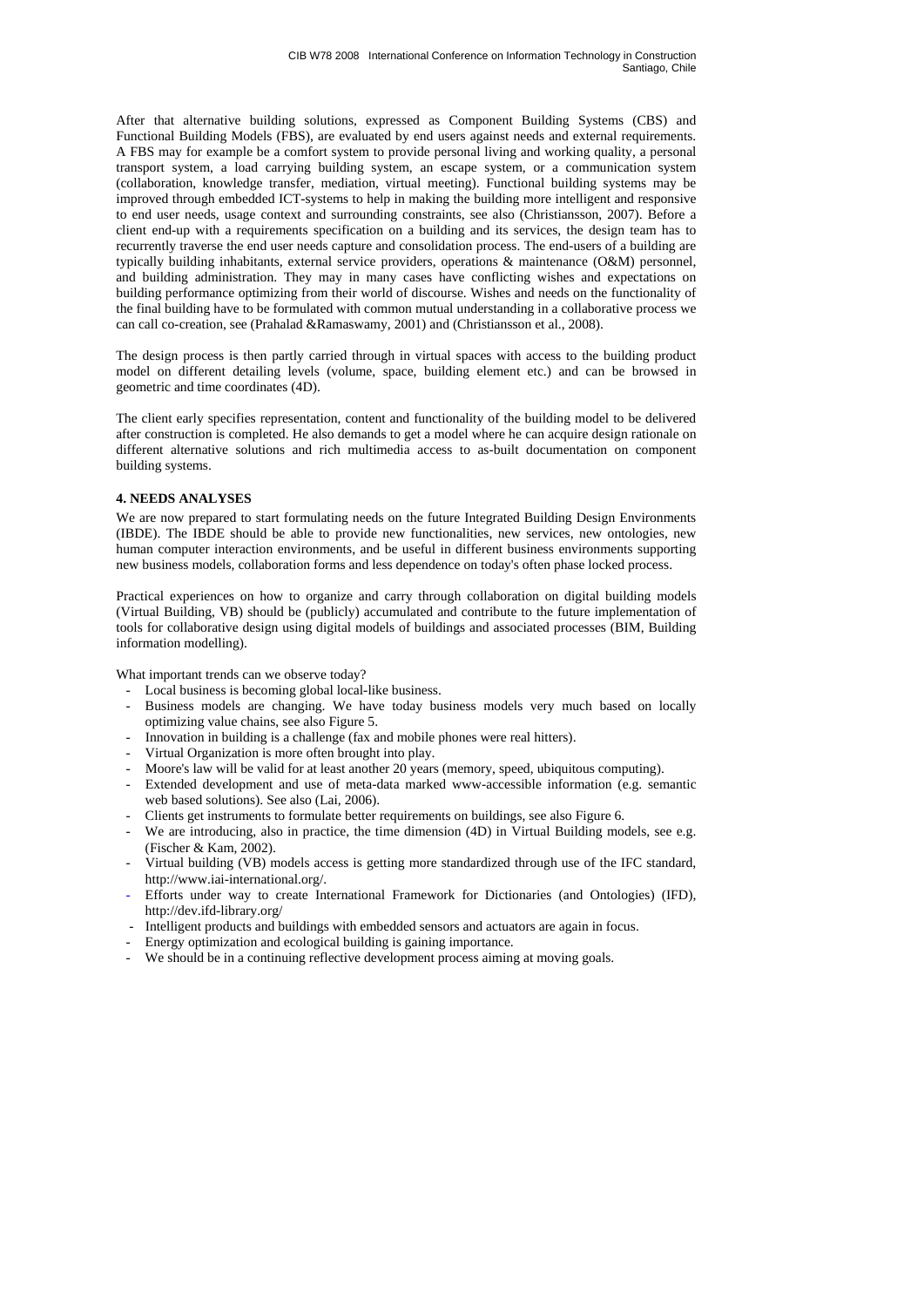

Figure 5: Organizational view on internal and external building project actors, activities and attached information containers. (Christiansson, 2003).



Figure 6: The newly released, January 2007, Danish digital construction requirements let public clients put requirements on the content of the digital models of the building handed over to the client after finalised construction. (DDB, 2006). From (Christiansson, 2007)

Needs list (that could and should be revised and extended)

- Quality Assurance (QA) on building process to minimize errors in the final product.
- Important decisions to be taken early in the process.
- Better interactive process models for simulations with automatic update possibilities of VB.
- More user-friendly design tools supporting use of thin flexible screens, haptic feed-back, ubiquitous access).
- Efficient distributed collaboration on Virtual Building models in virtual spaces.
- Common ontologies at least on business meta level, see also Figure 7.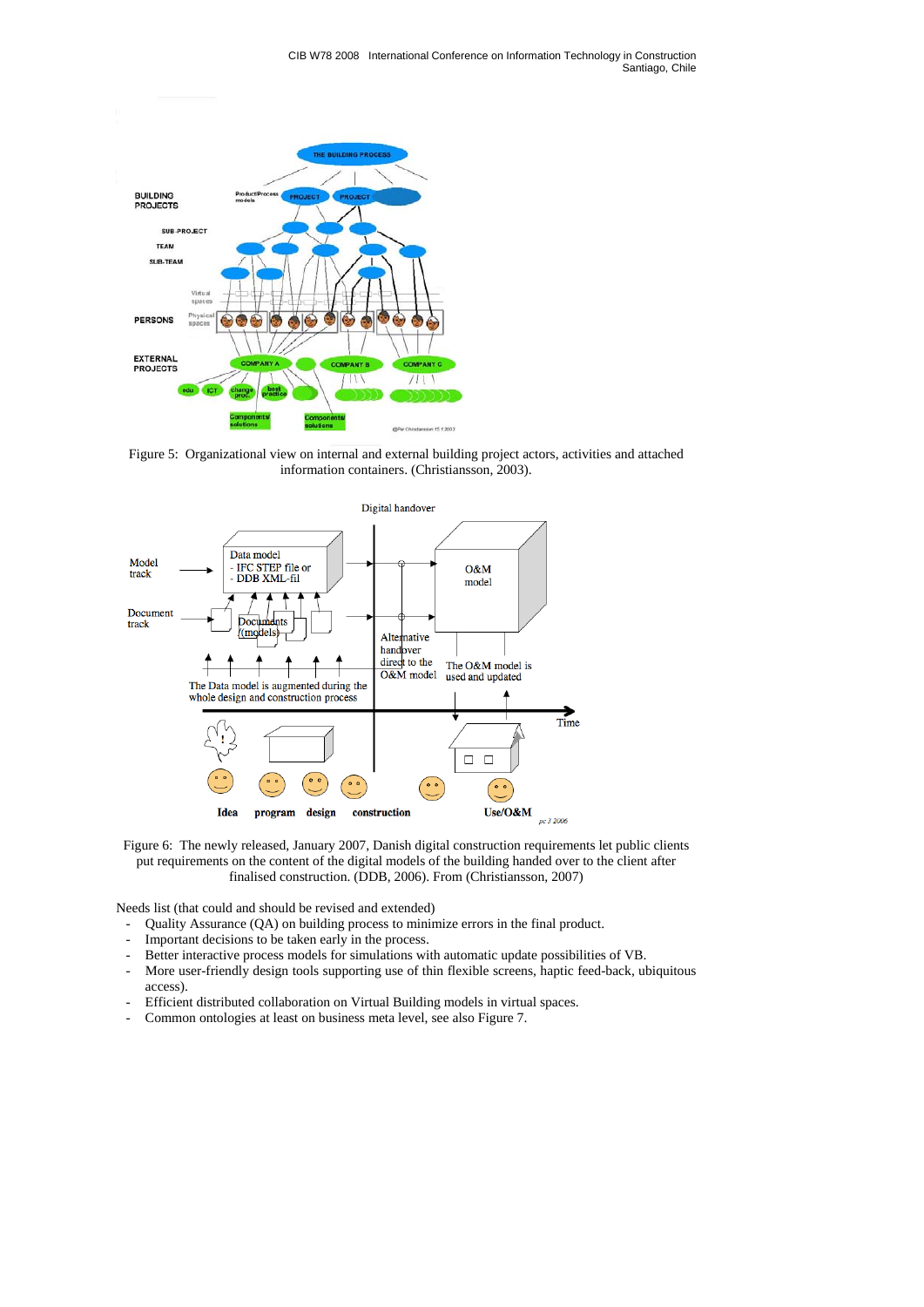- Ontologies for functional building systems (FBS) such as comfort and personal security systems, see also Figure 8.
- Landmarks (on high business and ICT levels) to aim at during long-term research, development, and organizational and work method change.
- Increase in general competence level and preparedness for organizational and work change due to global paradigm shift, going from the art of writing via art of printing to the art of communication.
- Increased possibilities for user driven innovation and co-creation in the design process.
- Motivations and tools for open ontologies and open business models development.
- More building informatics related education on university level and ICT supported learning, see (Christiansson, 2004)



Figure 7: Overview of meta building ontology domains and their relations. From (Sørensen et al., 2008)



Figure 8: The Virtual Building (VB) model should be a digital copy of the real building, the physical building (PB), even before it is built. (Christiansson, 2007). In (Christiansson & Svidt, 2006) it is further described the relation between functional building systems (FBS), and Component Building Systems (CBS) and detail levels of VB descriptions.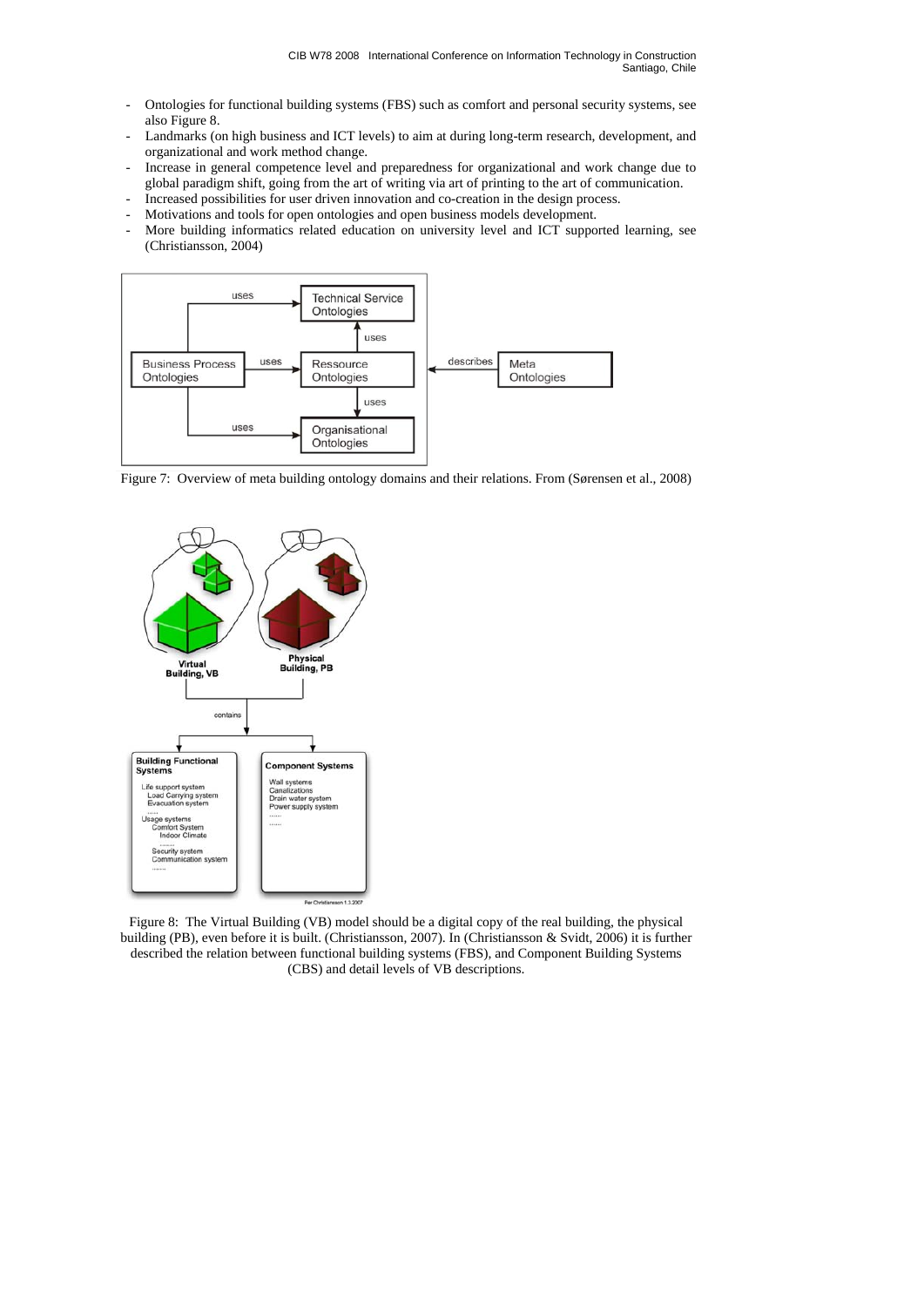## **5. SYSTEM DEVELOPMENT**

#### **5.1 INTEGRATED DESIGN SYSTEM**

In the real world, see Figure 9, we identify activities, things, processes, context, and persons. The real world building can be described as (interrelated) building systems (FBS) (no de-facto structure is available today) to accomplish different functions e.g. a comfort system to provide personal living and working quality, personal transport system, load carrying building system, escape system, and communication systems (collaboration, knowledge transfer, mediation, virtual meeting). The systems are modeled in context and more or less formal conceptual models, and later data models in formal representations, are designed. The data models are implemented in computerized information handling systems, and the ICT systems performance is (continuously) evaluated and usability tested, (Christiansson, 2007).





Needs and requirements formulation from end users leads to specific requirements on the building functional systems and their implementation as a physical building. The traditional functional building systems may be improved to help in making the building more intelligent and responsive to end user needs, usage context and surrounding constraints. From (Christiansson, 2007)

## **5.2 AMBITION, RESOURCES AND TIME**

During the last century the so-called 'industrialism' has been the ruling paradigm. We are now in the phase of changing to something new, which we could call 'globalism' ('the global village') or 'organizm' (from organization and organic). During the industrialism there was a need for man skill in the realm of logics to make known processes more effective. Today we need more non-parametric studies and creative thinking to formulate and try out sometimes totally new processes on all level in our society, (Christiansson, 1993).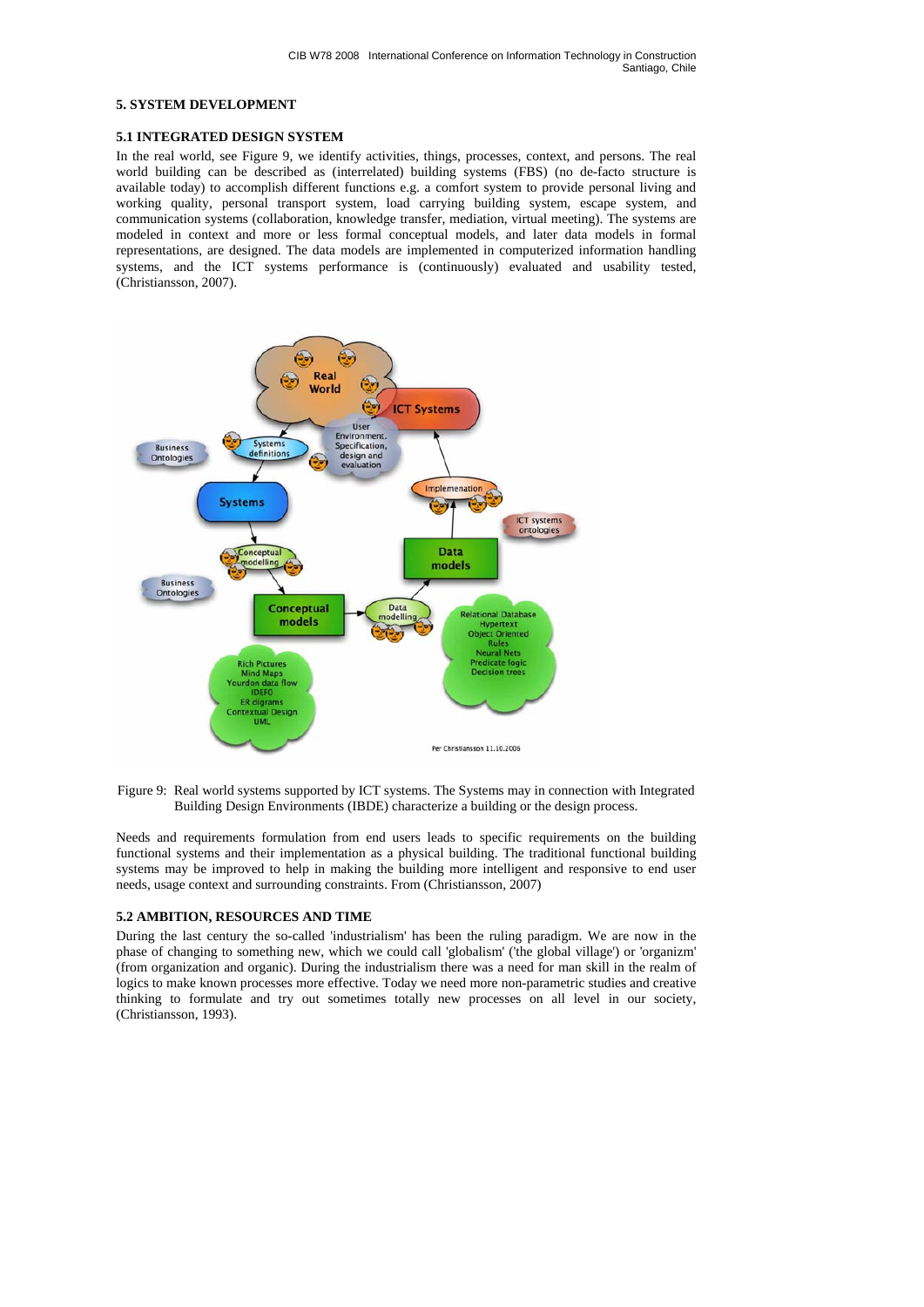The higher the degree of formalization the more effective and efficient the computerized models of building product and processes will be and less flexible to changes, see Figure 10. It is of course a question about optimizing in a set of constraints, (Christiansson, 1993). These constraints may be dictated from external needs and access to resources (such as workforce, material, money resources) and available time as well as type of building product. During the 1960s there was probably another set of constraints than today.



Figure 10: There might be a negative correlation between effectiveness and flexibility for different representations. From (Christiansson, 1993)

# **5.3 USER DRIVEN INNOVATION**

Figure 11 shows the basic layout for a user driven innovation and design system developed by two main engineering and architecture companies in Denmark, Rambøll A/S and Arkitema A/S, and Aalborg University, Civil Engineering department. See also (Christiansson et al., 2008).



Figure 11: The Virtual Innovation in Construction methodology, VICMET, will house a number of spaces suited for different activities. From (Christiansson et al., 2008).

## **6. CONCLUSIONS**

We are in the middle of a great change process concerning development of Integrated Building Design Environments. Design activities and design competences collaboration are increasingly carried through in a global context in more or less virtual spaces using rich multimedia interfaces, and digital virtual building and process models. We are in fact accomplishing an innovative creative design of future design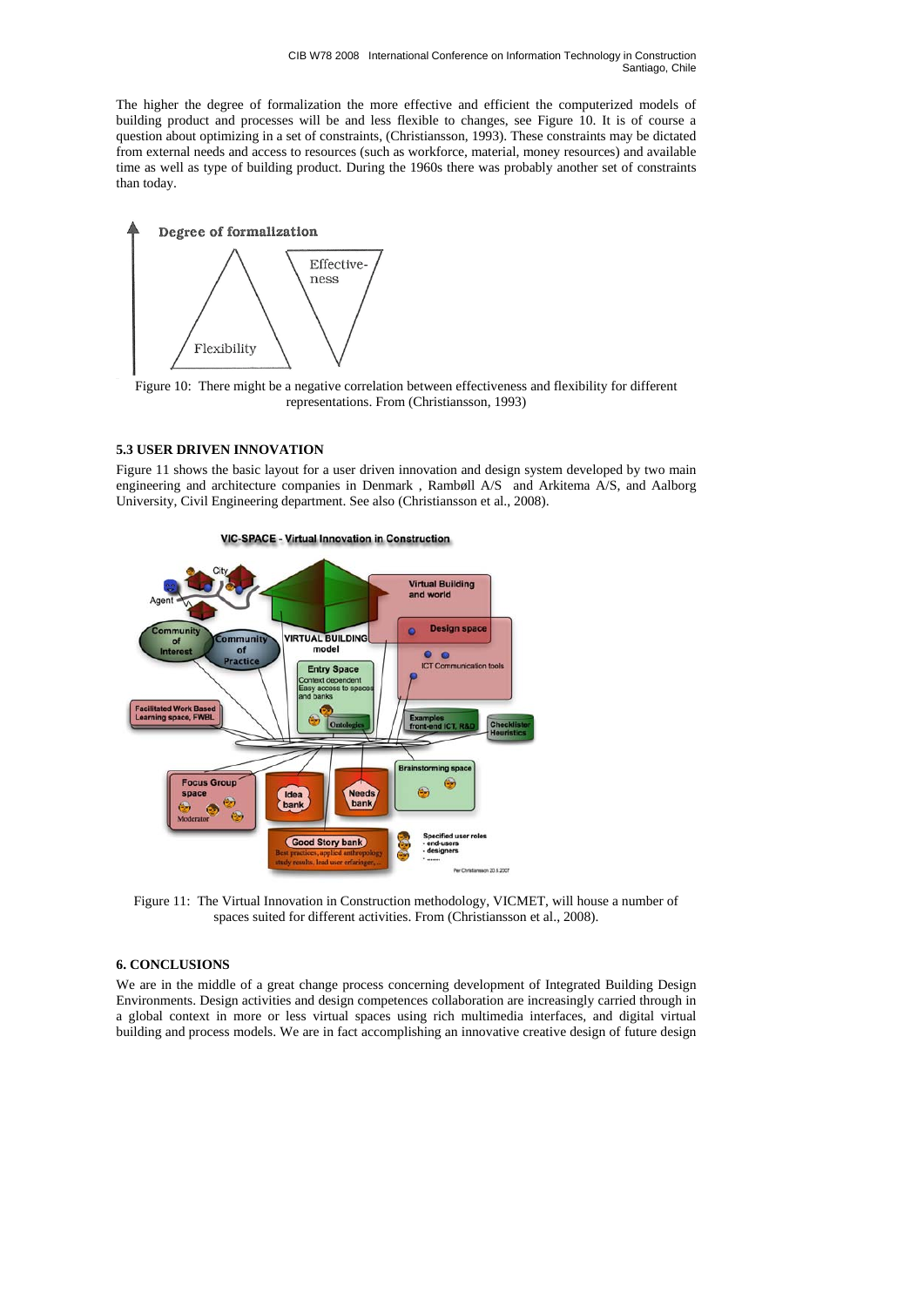tools and buildings, requiring significant end-user involvement usability engineering. Ontologies and dictionaries have to be further developed especially on business and meta levels to secure effective systems interoperability, and information handling. Functional Building Systems have to be categorized and the client needs capture and requirements formulation and modeling be further advanced. There is a great need for increased efforts within building informatics education to secure needed competences for leading and carrying through the future research, development and innovation activities.

# **REFERENCES**

Christiansson P., Sørensen K. B., Rødtness M., Abrahamsen M., Riemann L. O. , Alsdorf, M. (2008) "User driven innovation in the building process". Submitted to 12th International Conference on Computing in Civil and Building Engineering. 2008 International Conference on Information Technology in Construction. Beijing October 2008. (6 pp.)

Christiansson P. (2007) "ICT Enhanced Buildings Potentials", Proceedings 24th CIB W78 Conference "Bringing ICT knowledge to work". June 26 - 29 2007, Maribor, Slovenia. ISBN 978-961-248-033-2. (pp. 373-378).

http://it.civil.aau.dk/it/reports/2007\_06\_w78\_maribor\_pc2.pdf

Christiansson P, Svidt K (2006) Kommentar til Informationsniveauer og modeltyper. B3D og 3D arbejdsmetoder. Det Digitale Byggeri. April 2006. DCS Technical Memorandum No. 3, Department of Civil Engineering, Aalborg University. ISSN 1901-7278 (8 sid.) http://it.civil.aau.dk/it/reports/2006\_04\_modelniveauer\_pc\_ks\_aau.pdf

Christiansson P, Carlsen M (2005) Virtual Building from Theory to Practice. Proceedings W78 22nd Conference on Information Technology in Construction. (Edited by R.J. Scherer, P. Katranuschkov, S.-E. Schapke). Dresden July 19-21, 2005. ISBN: 3-86005-478-3, CIB Publication No.: 304. (pp. 171- 175).

http://it.civil.aau.dk/it/reports/2005\_07\_w78\_dresden.pdf

Christiansson P (2004) ICT supported learning prospects (editorial), ITcon Vol. 9, Special Issue ICT Supported Learning in Architecture and Civil Engineering , pg. 175-194. ISSN 1400-6529.

Christiansson, P, 2003, "Next Generation Knowledge Management Systems for the Construction Industry". Auckland, New Zealand, April 23-25, 2003. CIB W78 Proceedings 'Construction IT Bridging the Distance. CIB Publication 284. ISBN 0-908689-71-3. (494 pages). (pp. 80-87). http://it.civil.aau.dk/it/reports/w78\_new\_zealand\_2003.pdf

Christiansson, P, 2001a, "Capture of user requirements and structuring of collaborative VR environments". AVR II & CONVR 2001. Proceedings Conference on Applied Virtual Reality in Engineering & Construction Applications of Virtual Reality. (eds: O. Tullberg, N. Dawood, M. Connell. 201 pp.) Gothenburg October 4-5, 2001. (pp. 1-17). [Key note speech]. http://it.civil.aau.dk/it/reports/r\_chalmers\_vr\_4\_10\_2001.pdf

Christiansson P, 2001b, "Experiences from Using Internet Based Collaboration Tools". 'Konference om Arkitekturforskning og IT'. Proceedings Conference on Architectural Research and Information Technology. Nordic Association for Architectural Research. Arkitektskolen i Aarhus 27.-29. april 2001. (pp. 103-112).

http://it.civil.aau.dk/it/reports/r\_aaa\_2001.pdf

Christiansson P, 1993, "Dynamic Knowledge Nets in a changing building process"". Automation in Construction 1 (1993) . Elsevier Science Publications. Amsterdam (pp. 307-322). [http://it.civil.aau.dk/it/reports/1993\_aic\_dkn.pdf

Fischer M. Kam C. (2002) "PM4D Final Report". CIFE Technical Report Number 143. Stanford Universitgy. (50 pp.)

Lai Yoke-Chin (2006) IT in COllaborative DEsign - ITCODE. Ph.D. Thesis. Department of Civil Engineering, Aalborg University. November 2006. ISBN 1901-7294. (pp. 183) http://it.civil.aau.dk/it/reports/2006\_itcode\_ycl

Milgram P., Takemura H., Utsumi A., Kishino F. (1994). "Augmented Reality: A class of displays on the reality-virtuality continuum". Proceedings of Telemanipulator and Telepresence Technologies. (11 pp.)

NBS-DATA, 1988, "Information Technology in the Building Process. Development Trends in the USA 1988"". (Editor Per Christiansson). NBS-DATA, Nordiska Byggforskningsorganens Samarbetsgrupp 1988. (83 pp.)

http://it.civil.aau.dk/it/reports/nbs\_data\_usa\_1988.pdf

Prahalad, C. K., Venkatram Ramaswamy (2001). "The Value Creation Dilemma." Working paper, University of Michigan Business School, Ann Arbor, October. (49 pp.). http://www.eccvenkat.com/The\_Value\_Creation\_Dilemma\_-\_October\_2001.pdf

Svidt K., Bjerg B, Dorf Nielsen T, 2001: " Initial studies on Virtual Reality Visualization of 3D airflow in ventilated livestock buildings". Proceedings AVR II & CONVR 2001. Conference on Applied Virtual